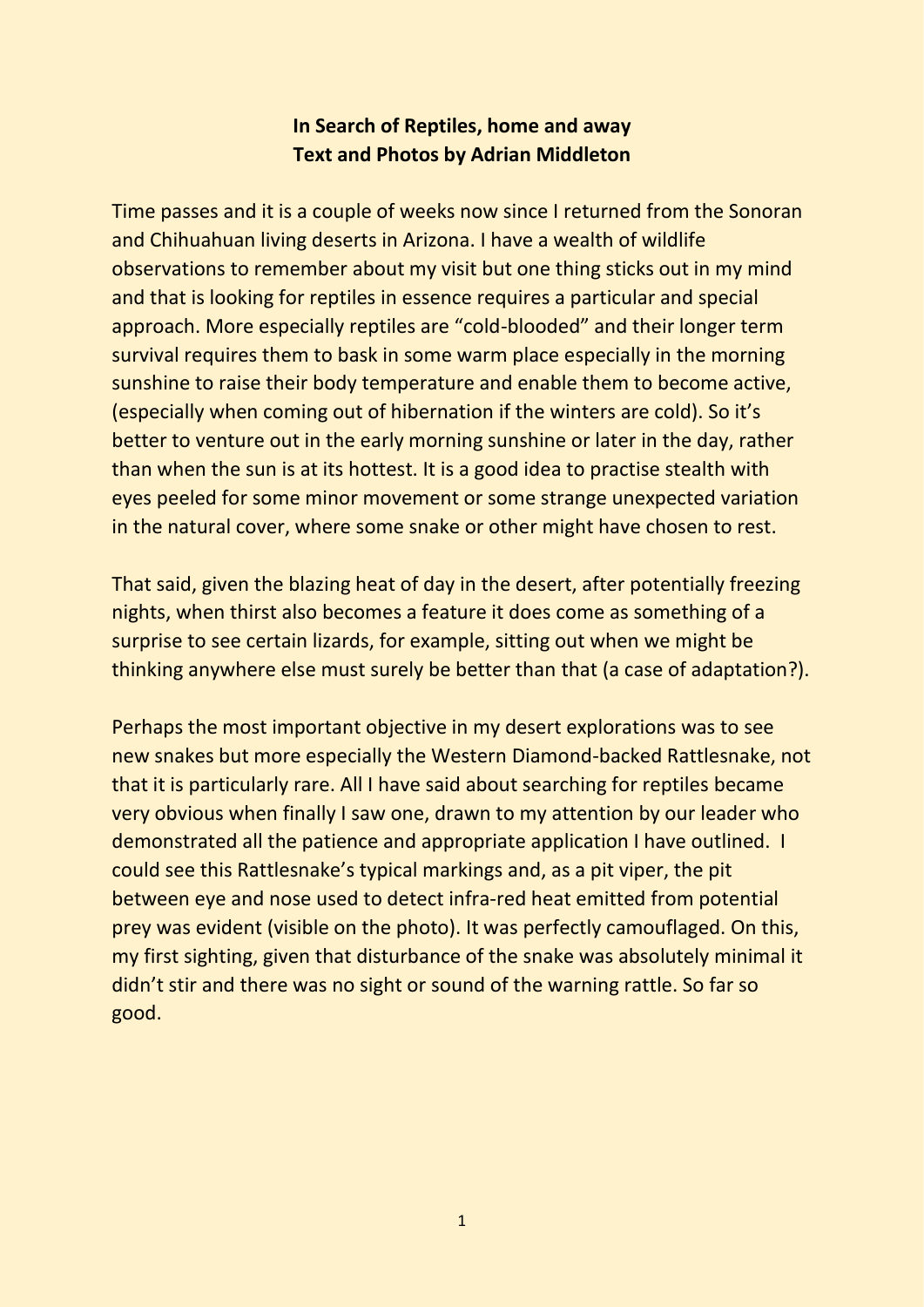

Above: Western Diamond-backed Rattlesnake (Arizona)